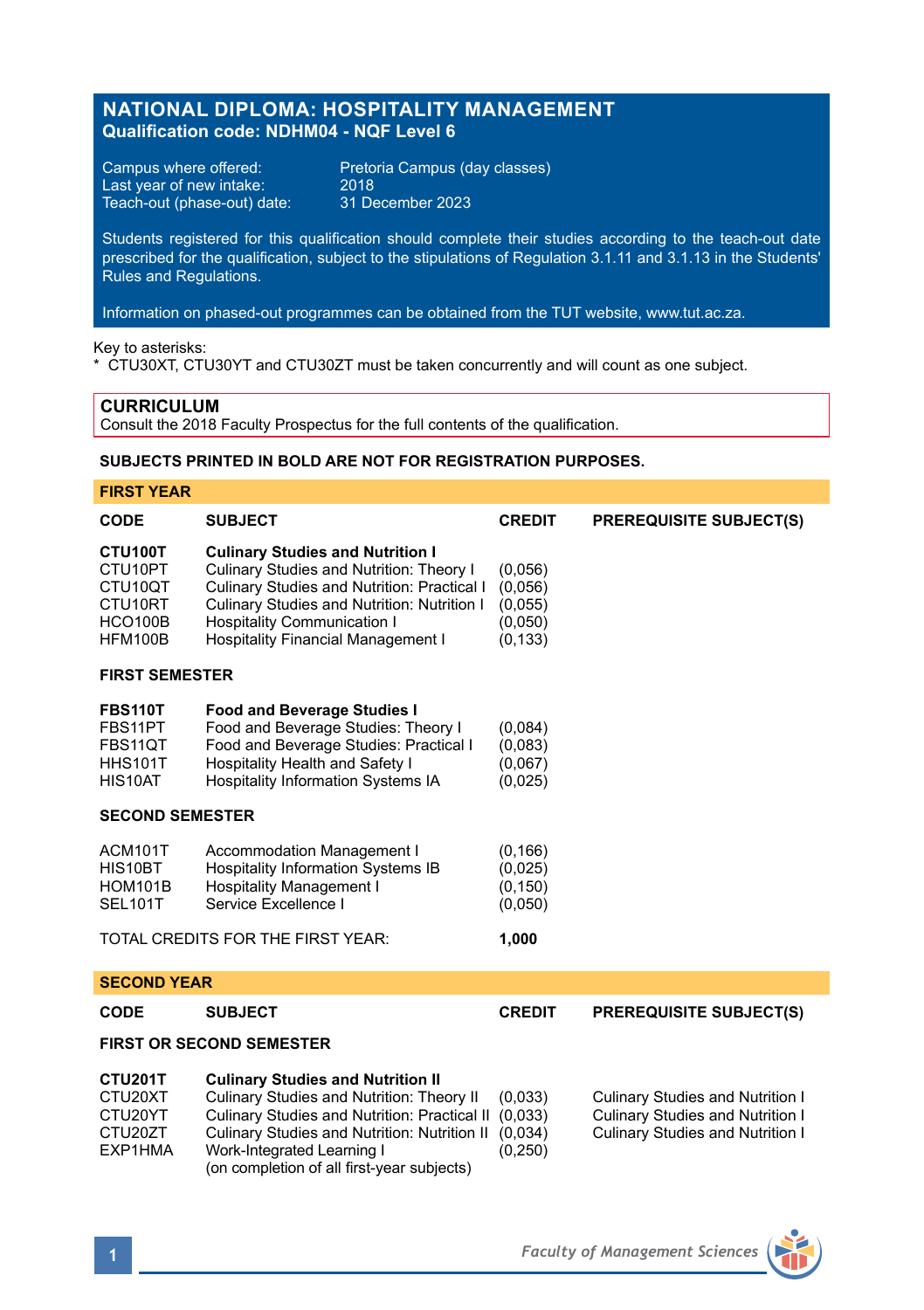| <b>FBS201T</b><br>FBS20XT<br>FBS20YT<br><b>HCO201B</b><br>HFM201B | <b>Food and Beverage Studies II</b><br>Food and Beverage Studies: Theory II<br>Food and Beverage Studies: Practical II<br><b>Hospitality Communication II</b><br><b>Hospitality Financial Management II</b> | (0,034)<br>(0,033)<br>(0,050)<br>(0, 100) | Food and Beverage Studies I<br>Food and Beverage Studies I<br><b>Hospitality Financial</b><br>Management I  |
|-------------------------------------------------------------------|-------------------------------------------------------------------------------------------------------------------------------------------------------------------------------------------------------------|-------------------------------------------|-------------------------------------------------------------------------------------------------------------|
| <b>HIL101B</b><br><b>HIS201B</b>                                  | Hospitality Industry Law I<br>Hospitality Information Systems II                                                                                                                                            | (0,067)<br>(0,050)                        | Hospitality Information Systems IA<br>Hospitality Information Systems IB<br><b>Hospitality Management I</b> |
| <b>HOM201B</b>                                                    | <b>Hospitality Management II</b>                                                                                                                                                                            | (0, 183)                                  |                                                                                                             |
|                                                                   | plus one of the following two subjects:                                                                                                                                                                     |                                           |                                                                                                             |
| ACM201T                                                           | Accommodation Management II                                                                                                                                                                                 | (0, 133)                                  | Accommodation Management I                                                                                  |
| <b>FBE201T</b>                                                    | (applicable to option 1 of the third year)<br>Food and Beverage Operations II<br>(applicable to option 2 of the third year)                                                                                 | (0, 133)                                  |                                                                                                             |
|                                                                   | TOTAL CREDITS FOR THE SECOND YEAR:                                                                                                                                                                          | 1,000                                     |                                                                                                             |
| <b>THIRD YEAR</b>                                                 |                                                                                                                                                                                                             |                                           |                                                                                                             |
| <b>CODE</b>                                                       | <b>SUBJECT</b>                                                                                                                                                                                              | <b>CREDIT</b>                             | <b>PREREQUISITE SUBJECT(S)</b>                                                                              |
|                                                                   | <b>FIRST OR SECOND SEMESTER</b>                                                                                                                                                                             |                                           |                                                                                                             |
| EXP2HMA                                                           | Work-Integrated Learning II<br>(on completion of all first- and<br>second-year subjects)                                                                                                                    | (0, 250)                                  |                                                                                                             |
| HFM301B                                                           | <b>Hospitality Financial Management III</b>                                                                                                                                                                 | (0, 150)                                  | <b>Hospitality Financial</b><br>Management II                                                               |
| <b>HIL201B</b><br><b>HMI101T</b>                                  | Hospitality Industry Law II<br>Hospitality Management Information<br>Systems I                                                                                                                              | (0, 150)<br>(0,050)                       | Hospitality Industry Law I                                                                                  |
| <b>HOM301B</b><br>HOM30XT<br>HOM30ZT                              | <b>Hospitality Management III</b><br>Hospitality Management: Theory III<br>Hospitality Management: Retail III                                                                                               | (0, 150)<br>(0,050)                       | <b>Hospitality Management II</b><br><b>Hospitality Management II</b>                                        |
|                                                                   | plus all the subjects in one of the following options:                                                                                                                                                      |                                           |                                                                                                             |
| Option 1:                                                         |                                                                                                                                                                                                             |                                           |                                                                                                             |
| ACM301T<br>HEN101T                                                | Accommodation Management III<br><b>Hospitality Events Management I</b>                                                                                                                                      | (0, 100)<br>(0, 100)                      | Accommodation Management II                                                                                 |
| Option 2:                                                         |                                                                                                                                                                                                             |                                           |                                                                                                             |
| CTU301T<br>CTU30XT                                                | <b>Culinary Studies and Nutrition III</b><br><b>Culinary Studies and Nutrition: Culinary</b><br>Studies: Theory III*                                                                                        | (0,010)                                   | <b>Culinary Studies and Nutrition II</b>                                                                    |
| CTU30YT                                                           | <b>Culinary Studies and Nutrition:</b><br>Nutrition III*                                                                                                                                                    | (0,050)                                   | <b>Culinary Studies and Nutrition II</b>                                                                    |
| CTU30ZT                                                           | Culinary Studies and Nutrition: Culinary<br>Studies: Practical III*                                                                                                                                         | (0,040)                                   | <b>Culinary Studies and Nutrition II</b>                                                                    |
| <b>FBE301T</b>                                                    | Food and Beverage Operations III                                                                                                                                                                            | (0, 100)                                  | Food and Beverage Operations II                                                                             |
| TOTAL CREDITS FOR THE THIRD YEAR:                                 |                                                                                                                                                                                                             | 1,000                                     |                                                                                                             |
| TOTAL CREDITS FOR THE QUALIFICATION:                              |                                                                                                                                                                                                             | 3,000                                     |                                                                                                             |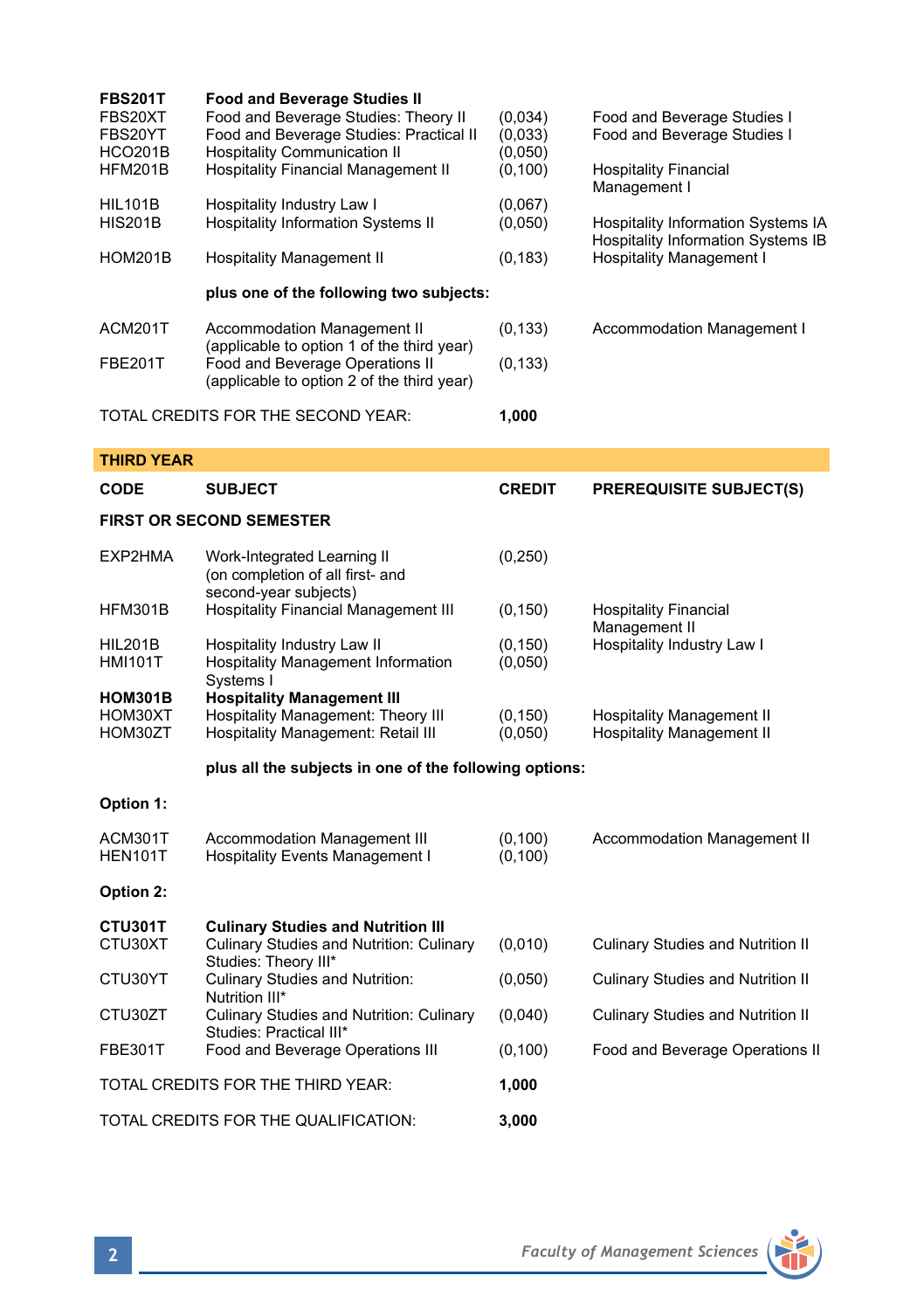# **SUBJECT INFORMATION (OVERVIEW OF SYLLABUS)**

The syllabus content is subject to change to accommodate industry changes. Please note that a more detailed syllabus is available at the Department or in the study guide that is applicable to a particular subject. At time of publication, the syllabus content was defined as follows:

# **A**

### **ACCOMMODATION MANAGEMENT I (ACM101T) 1 X 3-HOUR PAPER** *(Subject custodian: Department of Hospitality Management)*

Execution and maintenance of housekeeping activities. Basic reception infrastructure. (Total tuition time: ± 70 hours)

### **ACCOMMODATION MANAGEMENT II (ACM201T) 1 X 3-HOUR PAPER**

*(Subject custodian: Department of Hospitality Management)* Applying and supervising principles that are relevant to front-office and back of house systems. (Total tuition time:  $\pm$  120 hours)

### **ACCOMMODATION MANAGEMENT III (ACM301T) 1 X 3-HOUR PAPER**

*(Subject custodian: Department of Hospitality Management)* Applying the management functions of a hotel or restaurant. (Total tuition time: ± 120 hours)

**C**

### **CULINARY STUDIES AND NUTRITION: CULINARY STUDIES: PRACTICAL EXAMINATION PRACTICAL III (CTU30ZT)**

### *(Subject custodian: Department of Hospitality Management)*

Planning, preparing and presenting a wide range of food items, using advanced skills to meet the expectations of sophisticated customers or consumers. (Total tuition time: ± 192 hours)

# **CULINARY STUDIES AND NUTRITION: CULINARY STUDIES: 1 X 3-HOUR PAPER**

# **THEORY III (CTU30XT)**

*(Subject custodian: Department of Hospitality Management)* Planning, preparing and presenting a wide range of food items, using advanced skills to meet the expectations of sophisticated customers or consumers. (Total tuition time: ± 70 hours)

## **CULINARY STUDIES AND NUTRITION: NUTRITION I (CTU10RT) 1 X 3-HOUR PAPER**

### *(Subject custodian: Department of Hospitality Management)*

An introduction to the basic nutrients and their functions in the body. (Total tuition time: ± 70 hours)

# **CULINARY STUDIES AND NUTRITION: NUTRITION II (CTU20ZT) 1 X 3-HOUR PAPER**

*(Subject custodian: Department of Hospitality Management)*

Application of sound nutrition principles throughout the life cycle. (Total tuition time: ± 70 hours)

### **CULINARY STUDIES AND NUTRITION: NUTRITION III (CTU30YT) 1 X 3-HOUR PAPER** *(Subject custodian: Department of Hospitality Management)*

The adjustment of the normal diet according to the nutritional needs of people with special needs. (Total tuition time: ± 70 hours)

### **CULINARY STUDIES AND NUTRITION: PRACTICAL I (CTU10QT) CONTINUOUS ASSESSMENT** *(Subject custodian: Department of Hospitality Management)*

Knowledge of food items, food preparation methods and skills in using conventional and convenience food, as well as basic menu planning. (Total tuition time: ± 130 hours)

### **CULINARY STUDIES AND NUTRITION: PRACTICAL II (CTU20YT) CONTINUOUS ASSESSMENT** *(Subject custodian: Department of Hospitality Management)*

Planning, preparing and presenting a range of menu items suitable for a variety of food outlets. (Total tuition time:  $\pm$  130 hours)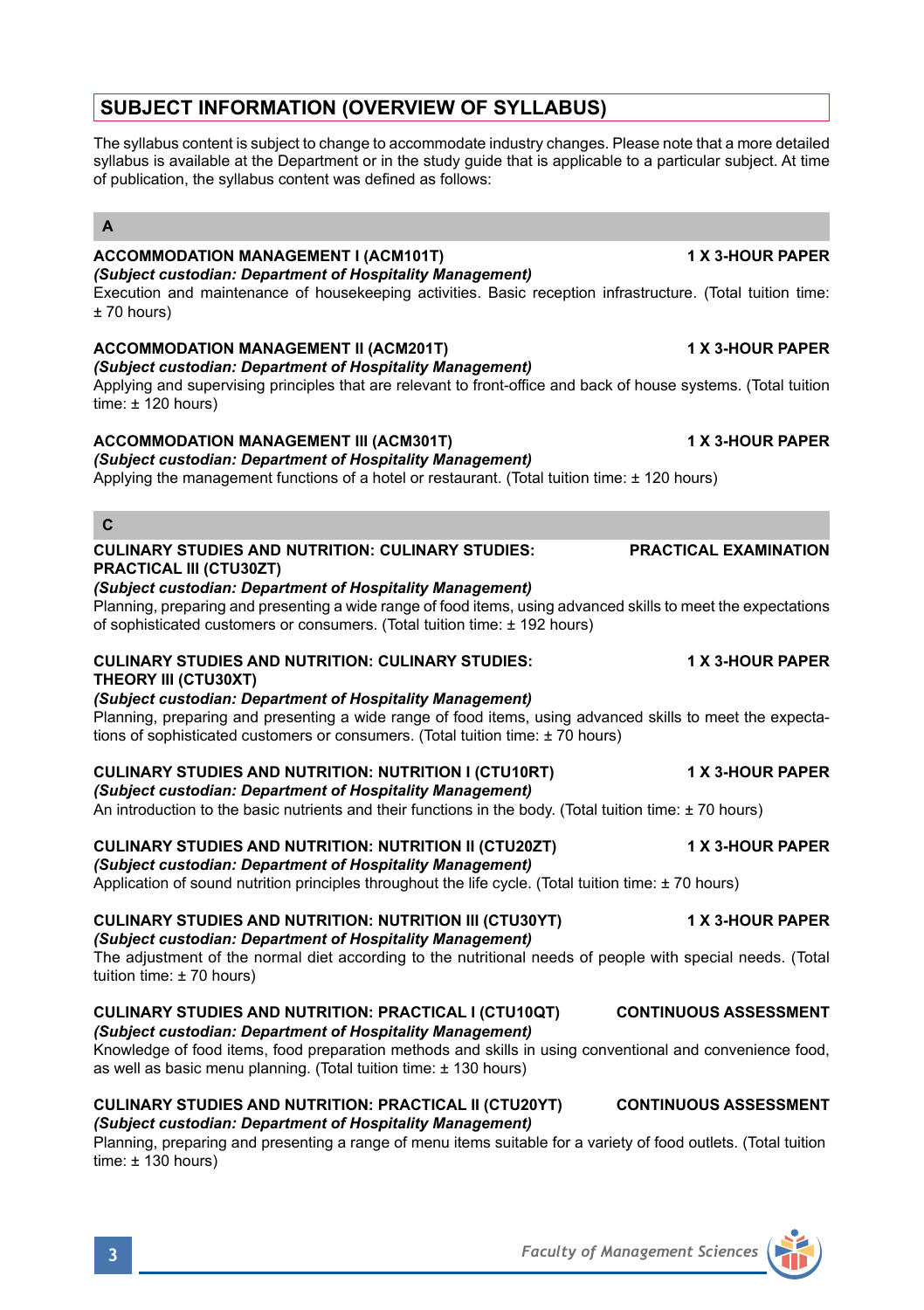# **CULINARY STUDIES AND NUTRITION: THEORY I (CTU10PT) 1 X 3-HOUR PAPER**

# *(Subject custodian: Department of Hospitality Management)*

Basic theoretical and practical principles of food items and food preparation methods in order to apply basic menu planning to a variety of food service establishments. (Total tuition time: ± 70 hours)

### **CULINARY STUDIES AND NUTRITION: THEORY II (CTU20XT) 1 X 3-HOUR PAPER** *(Subject custodian: Department of Hospitality Management)*

Intermediate principles of menu items and food preparation to cater for the nutritional, dietary and cultural demands of various customer groups. (Total tuition time: ± 70 hours)

# **F**

### **FOOD AND BEVERAGE OPERATIONS II (FBE201T) 1 X 3-HOUR PAPER**

*(Subject custodian: Department of Hospitality Management)*

Types of food services and systems, administrative functions of the food service unit. (Total tuition time:  $+120$  hours)

### **FOOD AND BEVERAGE OPERATIONS III (FBE301T) 1 X 3-HOUR PAPER**

*(Subject custodian: Department of Hospitality Management)*

Principles of production procedures, interpretation of outsourcing contracts, and layout planning of the food service unit. (Total tuition time: ± 120 hours)

### **FOOD AND BEVERAGE STUDIES: PRACTICAL I (FBS11QT) CONTINUOUS ASSESSMENT** *(Subject custodian: Department of Hospitality Management)*

Restaurant infrastructure and procedures. Basic food and beverage service, working as a waiter. (Total tuition  $time: +70 hours$ 

# **FOOD AND BEVERAGE STUDIES: PRACTICAL II (FBS20YT) CONTINUOUS ASSESSMENT**

*(Subject custodian: Department of Hospitality Management)*

Supervising and maintaining an advanced food and beverage service in terms of legislation, operations, costing and control measures applicable to a variety of restaurants and food service outlets. (Total tuition time: ± 70 hours)

## **FOOD AND BEVERAGE STUDIES: THEORY I (FBS11PT) 1 X 3-HOUR PAPER**

*(Subject custodian: Department of Hospitality Management)*

Basic theoretical and practical principles of food and drink services, technical skills and menu planning. (Total tuition time: ± 70 hours)

## **FOOD AND BEVERAGE STUDIES: THEORY II (FBS20XT) 1 X 3-HOUR PAPER**

### *(Subject custodian: Department of Hospitality Management)* Knowledge and the application of advanced methods and control systems applicable to food and beverage

services. (Total tuition time: ± 70 hours)

### **H**

# **HOSPITALITY COMMUNICATION I (HCO100B) 1 X 3-HOUR PAPER**

# *(Subject custodian: Department of Applied Languages)*

Identifying various communication skills and techniques (oral, written, visual) to promote communication in the hospitality industry. (Total tuition time: ± 60 hours)

# **HOSPITALITY COMMUNICATION II (HCO201B) 1 X 3-HOUR PAPER**

*(Subject custodian: Department of Applied Languages)* French grammar and vocabulary. (Total tuition time: ± 60 hours)

# **HOSPITALITY EVENTS MANAGEMENT I (HEN101T) CONTINUOUS ASSESSMENT**

*(Subject custodian: Department of Tourism Management)*

Planning, coordinating and presenting functions or events in accordance with sound business principles. (Total tuition time: ± 30 hours)

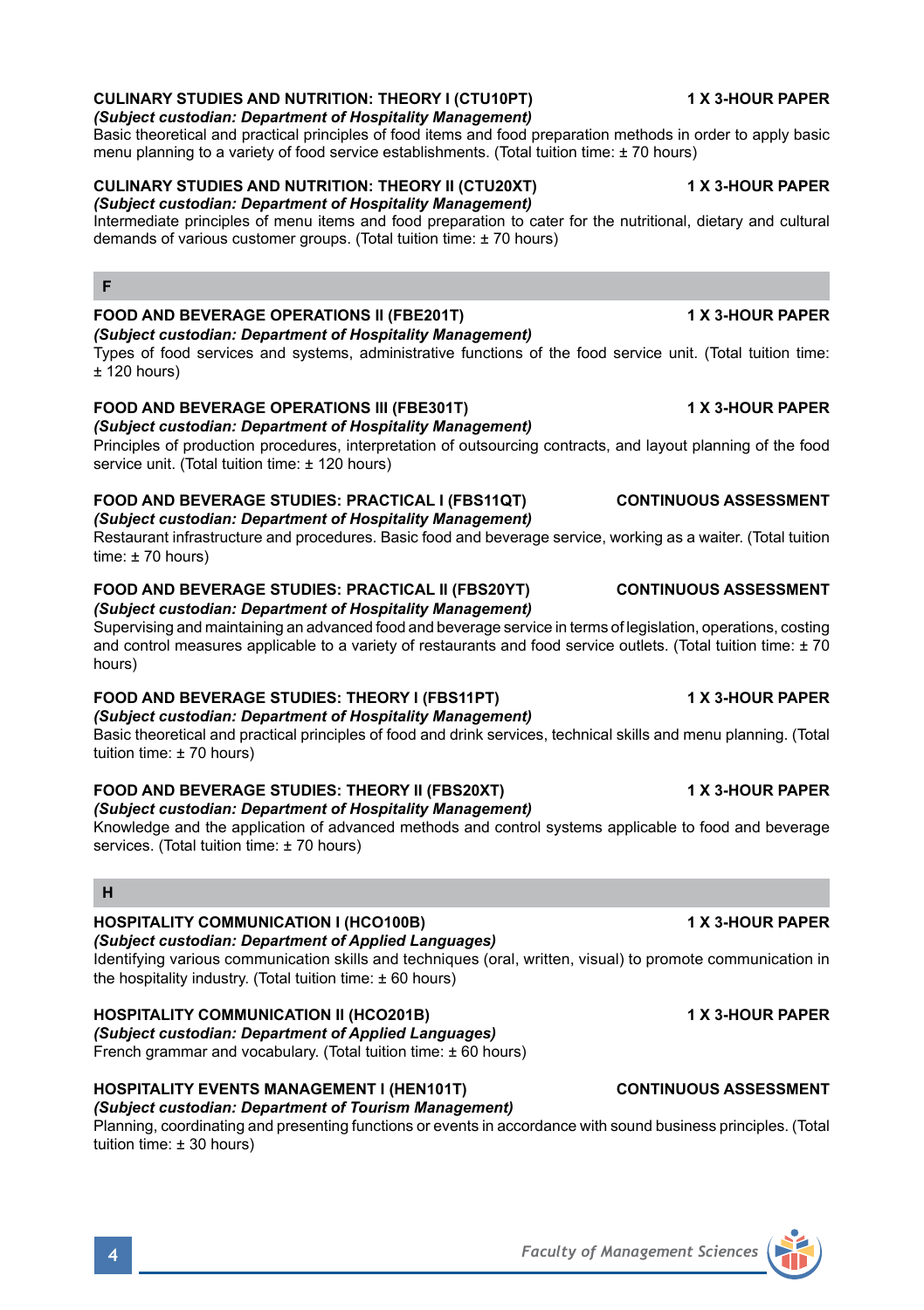## **HOSPITALITY FINANCIAL MANAGEMENT I (HFM100B) 1 X 3-HOUR PAPER**

*(Subject custodian: Department of Hospitality Management)*

Basic managerial accounting principles, applied to the hospitality industry. (Total tuition time: ± 130 hours)

# **HOSPITALITY FINANCIAL MANAGEMENT II (HFM201B) 1 X 3-HOUR PAPER**

*(Subject custodian: Department of Hospitality Management)*

Application of hospitality financial decision-making tools and hospitality cost management. (Total tuition time:  $± 130$  hours)

# **HOSPITALITY FINANCIAL MANAGEMENT III (HFM301B) 1 X 3-HOUR PAPER**

*(Subject custodian: Department of Hospitality Management)*

Financial management principles that contribute to effective planning and control by means of operational budgets. An introduction to ratio analysis of financial statements of a hospitality enterprise in order to make sound financial management decisions. (Total tuition time: ± 130 hours)

### **HOSPITALITY HEALTH AND SAFETY I (HHS101T) 1 X 3-HOUR PAPER**

# *(Subject/Module custodian: Department of Hospitality Management)*

Occupational safety measures and local and national legislation. (Total tuition time: ± 70 hours)

### **HOSPITALITY INDUSTRY LAW I (HIL101B) 1 X 3-HOUR PAPER**

*(Subject custodian: Department of Law)*

Introduction to the South African legal system and hospitality law. Introduction to law of contract (basic principles of contracts, requirements for a valid contract, breach of contract and remedies, and termination of contract). Hospitality businesses (Business enterprise law and the basic legal requirements for the establishment of a hospitality business). Legal implications for hospitality operations (Liquor law, Tobacco legislation, Gambling legislation and Food hygiene legislation). (Total tuition time: ± 42 hours)

### **HOSPITALITY INDUSTRY LAW II (HIL201B) 1 X 3-HOUR PAPER**

*(Subject custodian: Department of Law)*

Introduction to Labour Law in South Africa (The historical background and development of labour law in South Africa, Sources of labour law in South Africa). The individual employment contract (Functioning of the employment contract, the contractual roles, rights and duties of employers and employees, the nature of the employment relationship and the sources that influence the terms and conditions of the employment relationship, and the vicarious liability of the employer). Prescriptive labour legislation (Introduction and key enactments from the Labour Relations Act, 1995 (Act No. 66 of 1995), Basic Conditions of Employment Act, 1997 (Act No. 75 of 1997), Employment Equity Act, 1998 (Act No. 55 of 1998), Unemployment Insurance Act, 2001 (Act No. 63 of 2001), Occupational Health and Safety Act, 1993 (Act No. 85 of 1993) and Compensation, and Skills Development Act, 1998 (Act No. 97 of 1998). Hospitality employment law (Hospitality employment contract, Sectoral Determination 14: Hospitality Sector Determination, and Hospitality Bargaining Councils). Managing labour relations in the workplace (Unfair labour practices, Disciplinary action, Dismissals, Industrial action, Social security – unemployment insurance, and Dispute Resolution). (Total tuition time: ± 42 hours)

### **HOSPITALITY INFORMATION SYSTEMS IA (HIS10AT) CONTINUOUS ASSESSMENT** *(Subject custodian: End User Computing Unit)*

Students have to acquire theoretical knowledge (computing fundamentals) and practical skills as end-users in operating systems and MS Office Suite applications (MS Word, MS Excel and MS PowerPoint) on an introductory level. Students will do online and computer-based tests. The modules are mapped with SAQA and IC3 Essential Skills for Digital Literacy (international certification). (Total tuition time: ± 40 hours)

## **HOSPITALITY INFORMATION SYSTEMS IB (HIS10BT) CONTINUOUS ASSESSMENT**

### *(Subject custodian: End User Computing Unit)*

Students have to acquire practical skills as end-users in MS Office Suite applications (MS Excel Intermediate and MS Access Essentials), graphic design and dealing with the internet, networks and how to search for information. Students will do online and computer-based tests. The modules are mapped with SAQA and IC3 Essential Skills for Digital Literacy (international certification). (Total tuition time: ± 30 hours)